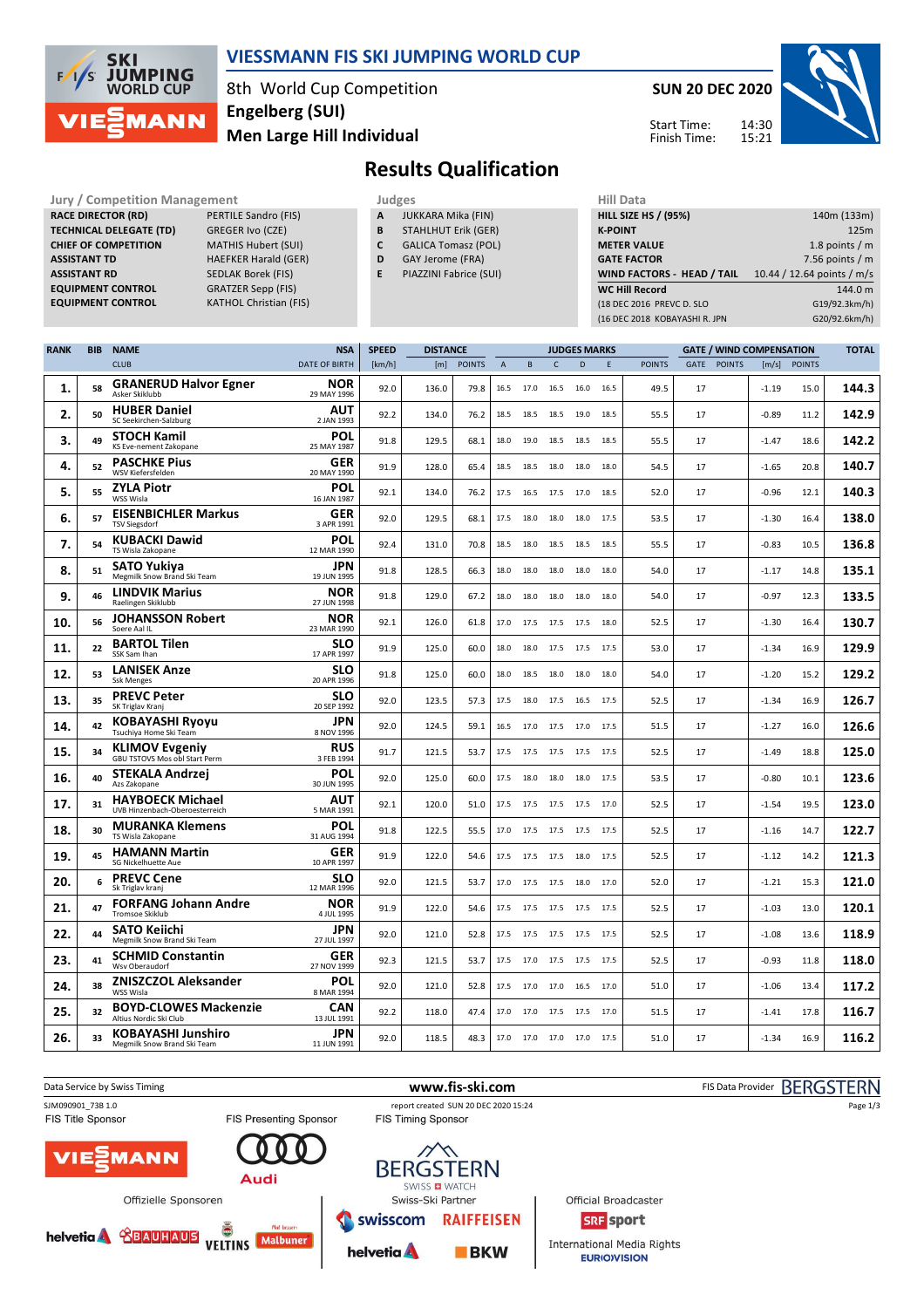

#### **VIESSMANN FIS SKI JUMPING WORLD CUP**

8th World Cup Competition **Men Large Hill Individual Engelberg (SUI)**

**SUN 20 DEC 2020**

Start Time: Finish Time:



## **Results Qualification**

| <b>RANK</b>          | <b>BIB</b>              | <b>NAME</b>                                                 | <b>NSA</b>                               | <b>SPEED</b> | <b>DISTANCE</b> |               |      |                                                        |                     | <b>JUDGES MARKS</b> |        |               |      |               | <b>GATE / WIND COMPENSATION</b> |               | <b>TOTAL</b> |
|----------------------|-------------------------|-------------------------------------------------------------|------------------------------------------|--------------|-----------------|---------------|------|--------------------------------------------------------|---------------------|---------------------|--------|---------------|------|---------------|---------------------------------|---------------|--------------|
|                      |                         | <b>CLUB</b>                                                 | <b>DATE OF BIRTH</b>                     | [km/h]       | [m]             | <b>POINTS</b> | A    | B                                                      | C                   | D                   | E      | <b>POINTS</b> | GATE | <b>POINTS</b> | [m/s]                           | <b>POINTS</b> |              |
| 26.                  | 23                      | <b>NAKAMURA Naoki</b><br>Tokai University Sapporo Ski Club  | JPN<br>19 SEP 1996                       | 91.9         | 118.0           | 47.4          | 17.0 | 17.5                                                   | 17.5                | 17.0                | 17.0   | 51.5          | 17   |               | $-1.37$                         | 17.3          | 116.2        |
| 28.                  | 8                       | <b>PREVC Domen</b><br>Sk Triglav kranj                      | SLO<br>4 JUN 1999                        | 92.0         | 116.0           | 43.8          | 16.5 | 17.0                                                   | 17.0                | 16.5                | 17.0   | 50.5          | 17   |               | $-1.71$                         | 21.6          | 115.9        |
| 29.                  | 24                      | <b>ITO Daiki</b><br>Megmilk Snow Brand Ski Team             | JPN<br>27 DEC 1985                       | 92.0         | 117.0           | 45.6          | 17.0 | 17.0                                                   | 17.0                | 16.5                | 17.0   | 51.0          | 17   |               | $-1.47$                         | 18.6          | 115.2        |
| 30.                  | 43                      | <b>DESCHWANDEN Gregor</b><br>Horw                           | SUI<br>27 FEB 1991                       | 92.0         | 118.5           | 48.3          | 17.0 |                                                        | 17.0 17.5 17.5 17.5 |                     |        | 52.0          | 17   |               | $-1.02$                         | 12.9          | 113.2        |
| 31.                  | 28                      | <b>ASCHENWALD Philipp</b><br>SC Mayerhofen-Tirol            | AUT<br>12 NOV 1995                       | 92.0         | 115.0           | 42.0          | 17.0 | 16.5                                                   | 17.0                | 17.0                | 17.0   | 51.0          | 17   |               | $-1.50$                         | 19.0          | 112.0        |
| 32.                  | 26                      | <b>AALTO Antti</b><br>Kiteen Urheilijat                     | FIN<br>2 APR 1995                        | 92.1         | 114.5           | 41.1          | 17.0 |                                                        | 17.0 17.0           | 17.0 17.0           |        | 51.0          | 17   |               | $-1.50$                         | 19.0          | 111.1        |
| 33.                  | 39                      | <b>ERIKSEN Sander Vossan</b><br><b>Baekkelaget Sk</b>       | NOR<br>29 DEC 2000                       | 91.8         | 116.5           | 44.7          | 17.0 | 16.5                                                   | 17.0                | 17.0                | 17.0   | 51.0          | 17   |               | $-1.21$                         | 15.3          | 111.0        |
| 34.                  | 11                      | <b>KYTOSAHO Niko</b><br>Lahti Ski Club                      | <b>FIN</b><br>18 DEC 1999                | 91.9         | 115.5           | 42.9          | 17.0 | 17.0                                                   | 16.5                | 17.0 17.0           |        | 51.0          | 17   |               | $-1.32$                         | 16.7          | 110.6        |
| 35.                  | 37                      | <b>FREUND Severin</b><br>WSV DJK Rastbuechl                 | GER<br>11 MAY 1988                       | 92.1         | 116.5           | 44.7          | 16.5 |                                                        | 16.5 16.5 16.0      |                     | 16.5   | 49.5          | 17   |               | $-1.28$                         | 16.2          | 110.4        |
| 36.                  | 48                      | <b>PAVLOVCIC Bor</b><br>Nd Ratece planica                   | SLO<br>27 JUN 1998                       | 92.4         | 116.0           | 43.8          | 17.0 | 16.5                                                   | 17.0                | 17.0                | 17.0   | 51.0          | 17   |               | $-1.13$                         | 14.3          | 109.1        |
| 37.                  | 29                      | <b>TANDE Daniel Andre</b><br>Kongsberg If                   | NOR<br>24 JAN 1994                       | 91.7         | 116.0           | 43.8          | 17.0 | 17.0                                                   | 17.0                | 17.0                | 17.0   | 51.0          | 17   |               | $-1.07$                         | 13.5          | 108.3        |
| 38.                  | 27                      | <b>AIGRO Artti</b><br>Pohjakotkas                           | EST<br>29 AUG 1999                       | 91.7         | 114.0           | 40.2          | 16.5 | 15.5                                                   | 16.5                | 16.0                | 15.0   | 48.0          | 17   |               | $-1.53$                         | 19.3          | 107.5        |
| 39.                  | 20                      | <b>FETTNER Manuel</b><br>SV Innsbruck-Bergisel-Tirol        | AUT<br>17 JUN 1985                       | 92.0         | 113.0           | 38.4          | 16.5 | 16.5                                                   | 16.5                | 16.5                | 16.0   | 49.5          | 17   |               | $-1.43$                         | 18.1          | 106.0        |
| 40.                  | 17                      | <b>SCHLIERENZAUER Gregor</b><br>SV Innsbruck-Bergisel-Tirol | AUT<br>7 JAN 1990                        | 92.1         | 112.0           | 36.6          | 16.5 |                                                        | 17.0 17.0 16.0      |                     | 16.5   | 50.0          | 17   |               | $-1.53$                         | 19.3          | 105.9        |
| 41.                  | 36                      | <b>LACKNER Thomas</b><br>HSV Absam-Bergisel-Tirol           | AUT<br>9 APR 1993                        | 91.9         | 113.5           | 39.3          | 16.5 | 16.5                                                   | 17.0                | 16.5                | 17.0   | 50.0          | 17   |               | $-1.29$                         | 16.3          | 105.6        |
| 42.                  | $\overline{7}$          | <b>POLASEK Viktor</b><br>Nove Mesto-Dukla                   | <b>CZE</b><br>18 JUL 1997                | 91.2         | 112.0           | 36.6          | 16.5 | 16.5                                                   | 16.5                | 16.5                | 16.5   | 49.5          | 17   |               | $-1.52$                         | 19.2          | 105.3        |
| 43.                  | 25                      | <b>PETER Dominik</b><br>Am Bachtel wald                     | SUI<br>30 MAY 2001                       | 91.9         | 113.0           | 38.4          | 16.5 | 16.5                                                   | 17.0                | 16.5                | 16.5   | 49.5          | 17   |               | $-1.23$                         | 15.5          | 103.4        |
| 44.                  | 19                      | <b>SADREEV Danil</b><br>MBU DOD SDUSSH Leninogorsk          | <b>RUS</b><br>7 MAY 2003                 | 91.8         | 110.5           | 33.9          | 16.5 | 16.0                                                   | 16.5                | 16.5                | 16.0   | 49.0          | 17   |               | $-1.57$                         | 19.8          | 102.7        |
| 45.                  | 4                       | <b>SIEGEL David</b><br>SV Baiersbronn                       | GER<br>28 AUG 1996                       | 91.8         | 113.5           | 39.3          | 17.0 | 16.5                                                   | 17.0                | 17.0                | - 16.5 | 50.5          | 17   |               | $-0.93$                         | 11.8          | 101.6        |
| 46.                  | 10                      | <b>JUSTIN Rok</b><br>SSD Stol Zirovnica                     | <b>SLO</b><br>6 APR 1993                 | 92.2         | 110.0           | 33.0          | 17.0 | 16.5                                                   | 16.5                | 16.5                | 16.5   | 49.5          | 17   |               | $-1.39$                         | 17.6          | 100.1        |
| 47.                  | 1                       | <b>KOZISEK Cestmir</b><br>LSK Lomnice nad Popelkou-DUKLA    | <b>CZE</b><br>9 NOV 1991                 | 91.3         | 110.0           | 33.0          | 16.5 | 16.0                                                   | 16.5                | 16.0                | 16.5   | 49.0          | 17   |               | $-1.12$                         | 14.2          | 96.2         |
| 48.                  | 21                      | <b>BRESADOLA Giovanni</b><br>C.S. ESERCITO                  | ITA<br>17 FEB 2001                       | 91.6         | 108.0           | 29.4          | 15.5 | 15.0                                                   | 14.5                | 15.5                | 15.5   | 46.0          | 17   |               | $-1.36$                         | 17.2          | 92.6         |
| 49.                  | 12                      | <b>SOUKUP Matthew</b><br>Altius Nordic Ski Club             | CAN<br>31 AUG 1997                       | 91.9         | 103.5           | 21.3          | 16.0 | 16.0                                                   | 16.0                | 16.0                | 16.0   | 48.0          | 17   |               | $-1.65$                         | 20.8          | 90.1         |
| 50.                  | 9                       | <b>WELLINGER Andreas</b><br>Sc Ruhpolding                   | GER<br>28 AUG 1995                       | 92.2         | 103.0           | 20.4          | 16.0 | 16.5                                                   | 16.5                | 16.0                | 16.0   | 48.5          | 17   |               | $-1.53$                         | 19.3          | 88.2         |
| <b>Not Qualified</b> |                         |                                                             |                                          |              |                 |               |      |                                                        |                     |                     |        |               |      |               |                                 |               |              |
| 51.                  | 16                      | <b>SCHULER Andreas</b>                                      | SUI                                      | 91.9         | 102.0           | 18.6          |      | 16.0   15.5   15.0   15.5   16.0                       |                     |                     |        | 47.0          | 17   |               | $-1.76$                         | 22.2          | 87.8         |
| 52.                  | $\overline{\mathbf{3}}$ | Einsiedeln<br><b>INSAM Alex</b><br>G.S. FIAMME ORO MOENA    | 30 DEC 1995<br><b>ITA</b><br>19 DEC 1997 | 91.4         | 106.0           | 25.8          |      | 15.0  14.0  14.0  15.0  14.5                           |                     |                     |        | 43.5          | 17   |               | $-1.10$                         | 13.9          | 83.2         |
| 53.                  | 13                      | <b>AMMANN Simon</b><br>SSC Toggenburg                       | <b>SUI</b><br>25 JUN 1981                | 91.2         | 99.0            | 13.2          |      | $16.0 \qquad 16.0 \qquad 15.5 \qquad 16.0 \qquad 16.0$ |                     |                     |        | 48.0          | 17   |               | $-1.71$                         | 21.6          | 82.8         |
| 54.                  | $\mathbf{2}$            | <b>CONTAMINE Mathis</b><br>Courchevel                       | <b>FRA</b><br>14 SEP 2001                | 90.8         | 102.0           | 18.6          |      | 16.0 16.0 16.0 15.5 16.0                               |                     |                     |        | 48.0          | 17   |               | $-0.97$                         | 12.3          | 78.9         |
| 55.                  | 15                      | <b>KOUDELKA Roman</b><br>LSK Lomnice nad Popelkou - Dukla   | <b>CZE</b><br>9 JUL 1989                 | 91.7         | 93.5            | 3.3           |      | 15.5 15.5 15.0 14.5 14.5                               |                     |                     |        | 45.0          | 17   |               | $-2.08$                         | 26.3          | 74.6         |
| 56.                  | 18                      | <b>LARSON Casey</b><br>Norge                                | USA<br>16 DEC 1998                       | 91.6         | 94.0            | 4.2           |      | 15.5 15.5 15.0 14.5 15.0                               |                     |                     |        | 45.5          | 17   |               | $-1.59$                         | 20.1          | 69.8         |
| 57.                  | 5                       | <b>MANKOV Ilya</b><br>Sdushor Nizhniy Tagil                 | <b>RUS</b><br>17 MAR 2003                | 91.4         | 95.0            | 6.0           |      | 14.5 14.5 14.5 14.0 14.0                               |                     |                     |        | 43.0          | 17   |               | $-1.07$                         | 13.5          | 62.5         |
|                      |                         |                                                             |                                          |              |                 |               |      |                                                        |                     |                     |        |               |      |               |                                 |               |              |



**BKW** 





Mall